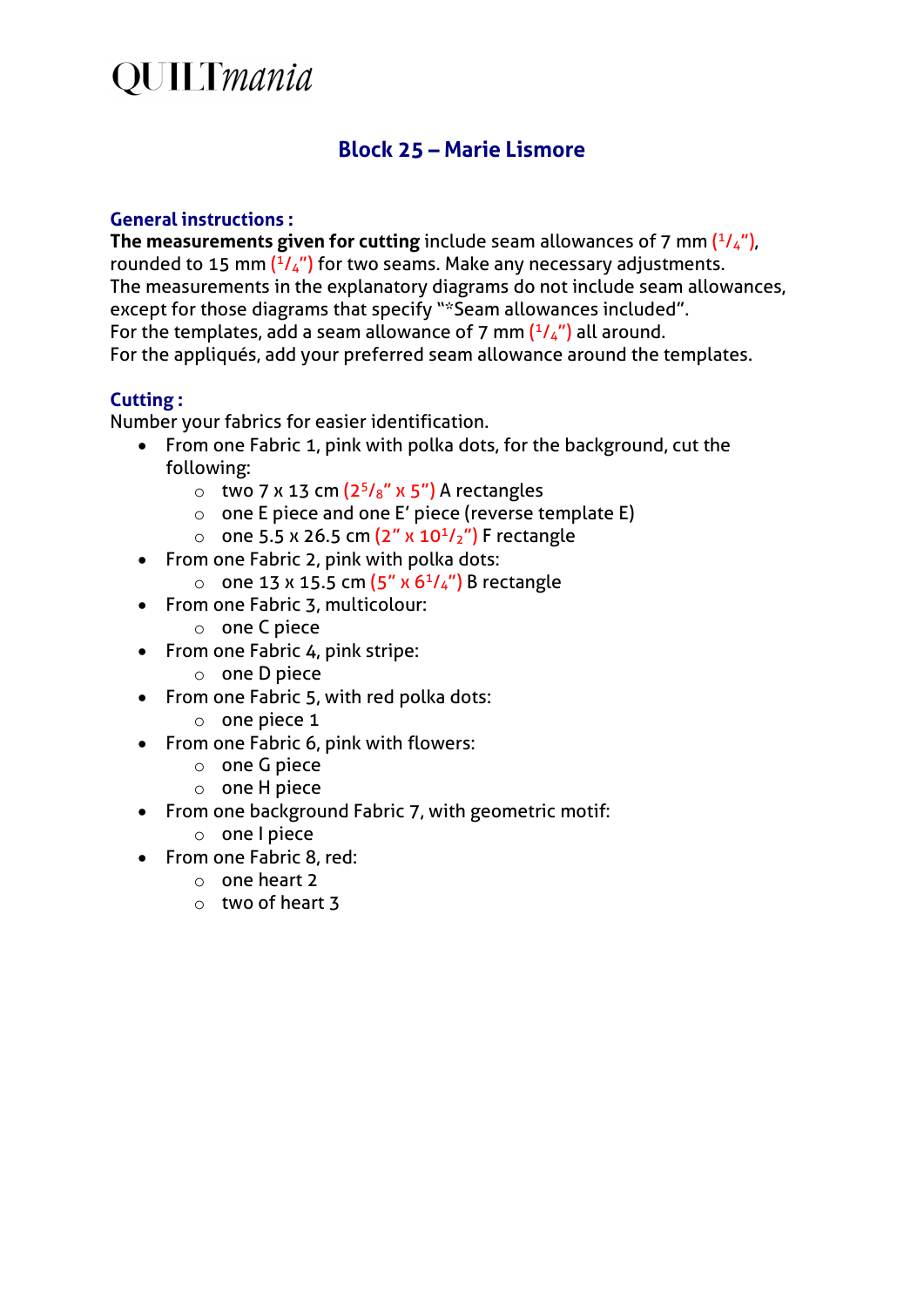## **QUILTmania**

#### **Assembly :**

**Diagram 1:** Stitch one A rectangle to either side of the B rectangle. Stitch the C piece to the D piece and add the E and E' pieces to either side. Join these units.



**Diagram 2:** Referring to the diagram, position chimney 1 on the background rectangle. Appliqué it using the traditional method and small invisible stitches, turning your seam allowance to the back; the bottom of the chimney will be enclosed in the assembly seam.

Stitch the G and H pieces to either side of the I piece.

Join these units to the top and bottom of the previous unit.